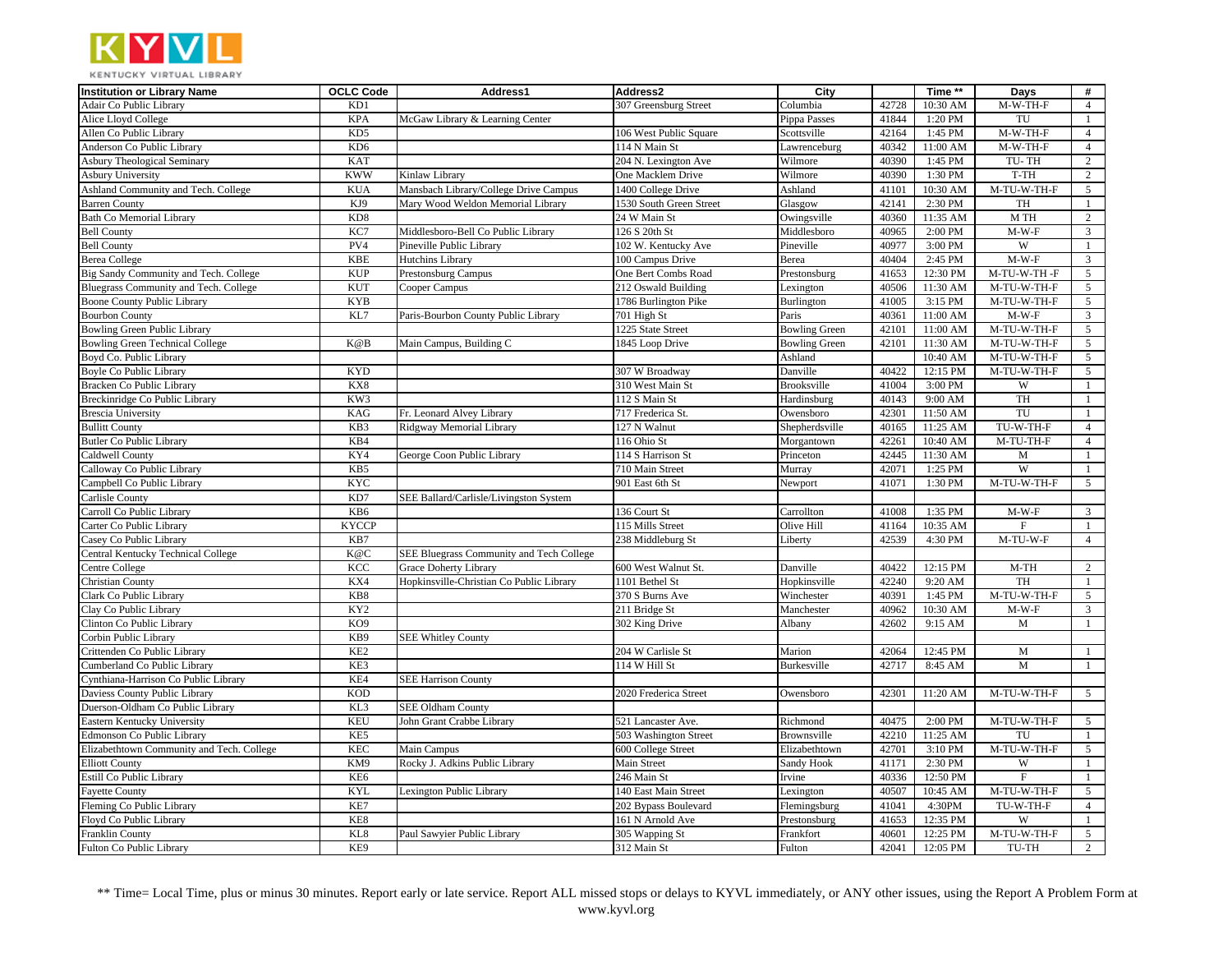

| Garrard Co Public Library<br>KF3<br>40444<br>4:00 PM<br><b>TH</b><br>101 Lexington St<br>Lancaster<br>1<br>George Coon Public Library<br>KY4<br><b>SEE Caldwell County</b><br>Georgetown College Library<br>KGG<br>400 East College Street<br>9:40 AM<br>TH<br>$\mathbf{1}$<br>Georgetown<br>Goodnight Memorial Library<br>KF4<br><b>SEE Simpson County</b><br>Grant Co Public Library<br>KF5<br>2<br>107 N Main St<br>41097<br>10:55 AM<br>TU-TH<br>Williamstown<br>KF <sub>6</sub><br>11:45 AM<br>W<br>Graves Co Public Library<br>601 N 17th St<br>Mayfield<br>42066<br>-1<br>Grayson Co Public Library<br>KF7<br>42754<br>M-TU-W-TH-F<br>5<br>130 E Market St<br>Leitchfield<br>12:15 PM<br>Green Co Public Library<br>KY3<br>42743<br>112 West Court St<br>Greensburg<br>10:15 AM<br>TH<br>$\mathbf{1}$<br>TH<br>KF8<br>41139<br>Greenup County Public Library<br>1705 Argillite Rd<br>10:15 AM<br>$\mathbf{1}$<br>Flatwoods<br>Hancock Co Public Library<br>TH<br>KF9<br>42348<br>1210 Madison St.<br>Hawesville<br>$\mathbf{1}$<br>Harbin Memorial Public Library<br>KK8<br><b>SEE Muhlenberg County</b><br>Hardin Co Public Library<br>KG <sub>2</sub><br>42701<br>3:20 PM<br>$M-W-F$<br>$\mathbf{3}$<br>100 Jim Owen Drive<br>Elizabethtown<br><b>Harlan County</b><br>KM8<br>Rebecca Caudill Public Library<br>310 West Main Street<br>40823<br>11:45 AM<br>TU<br>$\mathbf{1}$<br>Cumberland<br><b>Harlan County</b><br>KG3<br>107 N Third St<br>12:25 PM<br>$\mathbf M$<br>$\mathbf{1}$<br>Harlan Co Public Library<br>Harlan<br>40831<br><b>Harrison County</b><br>KE4<br>W<br>Cynthiana-Harrison County Public Library<br>104 N Main St<br>41031<br>11:55 AM<br>Cynthiana<br>1<br>Harry M. Caudill Memorial Library<br>KI6<br><b>SEE Letcher County</b><br>Hart Co Public Library<br>KG4<br>42765<br>4:25 PM<br>F<br>$\mathbf{1}$<br>500 E Union Street<br>Munfordville<br>Harvey Helm Memorial Library<br>KG5<br><b>SEE Lincoln County</b><br>Hazard Community and Tech. College<br>KFJ<br>41339<br>11:45 AM<br>TU TH<br>$\overline{2}$<br>Lees Campus<br>601 Jefferson Street<br>Jackson<br>Hazard Community and Tech. College<br><b>KUZ</b><br>$M-W-F$<br>$\mathfrak{Z}$<br><b>Hazard Campus</b><br>Hazard<br>41701<br>12:45 PM<br>One Community College Drive<br>Henderson Co Public Library<br>KG6<br>42420<br>M-TU-W-TH-F<br>5<br>101 South Main Street<br>Henderson<br>1:00 PM<br>42420<br>Henderson Community College<br><b>KUH</b><br>2660 South Green<br>1:10 PM<br>M-TU-W-TH-F<br>$5\overline{)}$<br>Main Campus<br>Henderson<br>Henry Co Public Library<br>KG7<br>$\overline{2}$<br>172 Eminence Terrace<br>40019<br>12:20 PM<br>M W<br>Eminence<br><b>Hopkins County</b><br>KY5<br>42431<br>9:00 AM<br>TH<br>$\mathbf{1}$<br>Hopkins Co-Madisonville Public Library<br>425 East Center Street<br>Madisonville<br>Hopkinsville - Christian Co Library<br>KX4<br><b>SEE Christian County</b><br>Hopkinsville Community College<br>KHH<br>42241<br>M-TU-W-TH-F<br>5<br>Hopkinsville Campus<br>720 North Drive<br>Hopkinsville<br>9:00 AM<br>Jackson Co Public Library<br>KG9<br>McKee<br>40447<br>$\mathbf{1}$<br>David St. or Courthouse Square<br>1:30 PM<br>$_{\rm F}$<br>$\overline{\mathbf{W}}$<br>Jefferson Community and Tech. College<br><b>KJCCA</b><br>41008<br><b>Carrollton Campus</b><br>324 Main Street<br>Carrollton<br>1:30 PM<br>-1<br><b>KJC</b><br>40202<br>12:00 PM<br>TU TH<br>$\overline{c}$<br>Jefferson Community and Tech. College<br>Learning Resources Center, Dowtown Campus<br>Louisville<br>109 E. Broadway<br>Jefferson Community and Tech. College<br><b>KJCW</b><br>Louisville<br>40272<br>11:35 AM<br>W<br>$\mathbf{1}$<br>Southwest Campus Library<br>1000 Community College Drive<br>W<br><b>KJCH</b><br>Jefferson Community and Tech. College<br><b>Shelby Campus</b><br>1361 Frankfort Road<br>Shelbyville<br>11:30 AM<br>$\mathbf{1}$<br>Jefferson County<br><b>KLP</b><br>40203<br>M-W-TH-F<br>$\overline{4}$<br>Louisville Free Public<br>301 York Street<br>Louisville<br>12:30 PM<br><b>Jessamine County</b><br>KP <sub>9</sub><br>$M-TH$<br>$\overline{c}$<br>Withers Memorial Library<br>600 S Main St<br>Nicholasville<br>40356<br>1:30 PM<br>Johnson Co Public Library<br>KH4<br>444 Main St<br>41240<br>12:00 PM<br>M-TU-W-TH-F<br>5<br>Paintsville<br>Kennedy Memorial Library<br>KH <sub>5</sub><br><b>SEE Morgan County</b><br>Kenton County Public Library<br><b>KCE</b><br>41051<br>M-TU-W-TH-F<br>William E. Durr Branch<br>1992 Walton-Nicholson Road<br>9:55 AM<br>5<br>Independence<br>Kentucky Christian University<br><b>KPY</b><br>$\sqrt{2}$<br>41143<br>10:05 AM<br>M TH<br>Young Library<br>100 Academic Parkway<br>Grayson<br>Kentucky Department for Libraries & Archives<br><b>KSL</b><br>40602<br>$\overline{M}$ -TU-W-TH-F<br>$5\overline{)}$<br>300 Coffee Tree Road<br>Frankfort<br>1:05 PM<br>Kentucky State University<br><b>KYS</b><br>40601<br>12:45 PM<br>M-TU-W-TH-F<br>5<br><b>Blazer Library</b><br>400 East Main Street<br>Frankfort<br>Kentucky Virtual Library (KYVL)<br><b>KYV</b><br>$\sqrt{2}$<br>1024 Capital Center Drive<br>40601<br>1:15 PM<br>TU-TH<br>Suite 320<br>Frankfort<br>Kentucky Wesleyan College<br><b>KOC</b><br>42301<br>12:00 PM<br>TH<br><b>Library Learning Center</b><br>3000 Frederica Street<br>Owensboro<br>$\mathbf{1}$<br>Knott Co Public Library<br>KH7<br>41822<br>$1:00$ $\mathrm{PM}$<br>TU<br>238 Hwy 160 South<br>Hindman<br>1<br>Knox Co Public Library<br>KH8<br>W<br>206 Knox St<br>Barbourville<br>40906<br>3:30 PM<br>$\mathbf{1}$<br>KH <sub>9</sub><br>42748<br>4:30 PM<br>$M-W-F$<br>3<br>arue Co Public Library<br>201 S Lincoln Blvd<br>Hodgenville<br>Laurel Co Public Library<br>KI <sub>2</sub><br>40741<br>MWF<br>$\overline{3}$<br>London<br>2:50 PM<br>120 College Park Drive | Gallatin Co Public Library    | KF <sub>2</sub> | 209 W Market St   | Warsaw | 41095 | 11:30 AM | M       | -1 |
|------------------------------------------------------------------------------------------------------------------------------------------------------------------------------------------------------------------------------------------------------------------------------------------------------------------------------------------------------------------------------------------------------------------------------------------------------------------------------------------------------------------------------------------------------------------------------------------------------------------------------------------------------------------------------------------------------------------------------------------------------------------------------------------------------------------------------------------------------------------------------------------------------------------------------------------------------------------------------------------------------------------------------------------------------------------------------------------------------------------------------------------------------------------------------------------------------------------------------------------------------------------------------------------------------------------------------------------------------------------------------------------------------------------------------------------------------------------------------------------------------------------------------------------------------------------------------------------------------------------------------------------------------------------------------------------------------------------------------------------------------------------------------------------------------------------------------------------------------------------------------------------------------------------------------------------------------------------------------------------------------------------------------------------------------------------------------------------------------------------------------------------------------------------------------------------------------------------------------------------------------------------------------------------------------------------------------------------------------------------------------------------------------------------------------------------------------------------------------------------------------------------------------------------------------------------------------------------------------------------------------------------------------------------------------------------------------------------------------------------------------------------------------------------------------------------------------------------------------------------------------------------------------------------------------------------------------------------------------------------------------------------------------------------------------------------------------------------------------------------------------------------------------------------------------------------------------------------------------------------------------------------------------------------------------------------------------------------------------------------------------------------------------------------------------------------------------------------------------------------------------------------------------------------------------------------------------------------------------------------------------------------------------------------------------------------------------------------------------------------------------------------------------------------------------------------------------------------------------------------------------------------------------------------------------------------------------------------------------------------------------------------------------------------------------------------------------------------------------------------------------------------------------------------------------------------------------------------------------------------------------------------------------------------------------------------------------------------------------------------------------------------------------------------------------------------------------------------------------------------------------------------------------------------------------------------------------------------------------------------------------------------------------------------------------------------------------------------------------------------------------------------------------------------------------------------------------------------------------------------------------------------------------------------------------------------------------------------------------------------------------------------------------------------------------------------------------------------------------------------------------------------------------------------------------------------------------------------------------------------------------------------------------------------------------------------------------------------------------------------------------------------------------------------------------------------------------------------------------------------------------------------------------------------------------------------------------------------------------------------------------------------------------------------------------------------------------------------------------------------------------------------------------------------------------------------------------------------|-------------------------------|-----------------|-------------------|--------|-------|----------|---------|----|
|                                                                                                                                                                                                                                                                                                                                                                                                                                                                                                                                                                                                                                                                                                                                                                                                                                                                                                                                                                                                                                                                                                                                                                                                                                                                                                                                                                                                                                                                                                                                                                                                                                                                                                                                                                                                                                                                                                                                                                                                                                                                                                                                                                                                                                                                                                                                                                                                                                                                                                                                                                                                                                                                                                                                                                                                                                                                                                                                                                                                                                                                                                                                                                                                                                                                                                                                                                                                                                                                                                                                                                                                                                                                                                                                                                                                                                                                                                                                                                                                                                                                                                                                                                                                                                                                                                                                                                                                                                                                                                                                                                                                                                                                                                                                                                                                                                                                                                                                                                                                                                                                                                                                                                                                                                                                                                                                                                                                                                                                                                                                                                                                                                                                                                                                                                                                                                          |                               |                 |                   |        |       |          |         |    |
|                                                                                                                                                                                                                                                                                                                                                                                                                                                                                                                                                                                                                                                                                                                                                                                                                                                                                                                                                                                                                                                                                                                                                                                                                                                                                                                                                                                                                                                                                                                                                                                                                                                                                                                                                                                                                                                                                                                                                                                                                                                                                                                                                                                                                                                                                                                                                                                                                                                                                                                                                                                                                                                                                                                                                                                                                                                                                                                                                                                                                                                                                                                                                                                                                                                                                                                                                                                                                                                                                                                                                                                                                                                                                                                                                                                                                                                                                                                                                                                                                                                                                                                                                                                                                                                                                                                                                                                                                                                                                                                                                                                                                                                                                                                                                                                                                                                                                                                                                                                                                                                                                                                                                                                                                                                                                                                                                                                                                                                                                                                                                                                                                                                                                                                                                                                                                                          |                               |                 |                   |        |       |          |         |    |
|                                                                                                                                                                                                                                                                                                                                                                                                                                                                                                                                                                                                                                                                                                                                                                                                                                                                                                                                                                                                                                                                                                                                                                                                                                                                                                                                                                                                                                                                                                                                                                                                                                                                                                                                                                                                                                                                                                                                                                                                                                                                                                                                                                                                                                                                                                                                                                                                                                                                                                                                                                                                                                                                                                                                                                                                                                                                                                                                                                                                                                                                                                                                                                                                                                                                                                                                                                                                                                                                                                                                                                                                                                                                                                                                                                                                                                                                                                                                                                                                                                                                                                                                                                                                                                                                                                                                                                                                                                                                                                                                                                                                                                                                                                                                                                                                                                                                                                                                                                                                                                                                                                                                                                                                                                                                                                                                                                                                                                                                                                                                                                                                                                                                                                                                                                                                                                          |                               |                 |                   |        |       |          |         |    |
|                                                                                                                                                                                                                                                                                                                                                                                                                                                                                                                                                                                                                                                                                                                                                                                                                                                                                                                                                                                                                                                                                                                                                                                                                                                                                                                                                                                                                                                                                                                                                                                                                                                                                                                                                                                                                                                                                                                                                                                                                                                                                                                                                                                                                                                                                                                                                                                                                                                                                                                                                                                                                                                                                                                                                                                                                                                                                                                                                                                                                                                                                                                                                                                                                                                                                                                                                                                                                                                                                                                                                                                                                                                                                                                                                                                                                                                                                                                                                                                                                                                                                                                                                                                                                                                                                                                                                                                                                                                                                                                                                                                                                                                                                                                                                                                                                                                                                                                                                                                                                                                                                                                                                                                                                                                                                                                                                                                                                                                                                                                                                                                                                                                                                                                                                                                                                                          |                               |                 |                   |        |       |          |         |    |
|                                                                                                                                                                                                                                                                                                                                                                                                                                                                                                                                                                                                                                                                                                                                                                                                                                                                                                                                                                                                                                                                                                                                                                                                                                                                                                                                                                                                                                                                                                                                                                                                                                                                                                                                                                                                                                                                                                                                                                                                                                                                                                                                                                                                                                                                                                                                                                                                                                                                                                                                                                                                                                                                                                                                                                                                                                                                                                                                                                                                                                                                                                                                                                                                                                                                                                                                                                                                                                                                                                                                                                                                                                                                                                                                                                                                                                                                                                                                                                                                                                                                                                                                                                                                                                                                                                                                                                                                                                                                                                                                                                                                                                                                                                                                                                                                                                                                                                                                                                                                                                                                                                                                                                                                                                                                                                                                                                                                                                                                                                                                                                                                                                                                                                                                                                                                                                          |                               |                 |                   |        |       |          |         |    |
|                                                                                                                                                                                                                                                                                                                                                                                                                                                                                                                                                                                                                                                                                                                                                                                                                                                                                                                                                                                                                                                                                                                                                                                                                                                                                                                                                                                                                                                                                                                                                                                                                                                                                                                                                                                                                                                                                                                                                                                                                                                                                                                                                                                                                                                                                                                                                                                                                                                                                                                                                                                                                                                                                                                                                                                                                                                                                                                                                                                                                                                                                                                                                                                                                                                                                                                                                                                                                                                                                                                                                                                                                                                                                                                                                                                                                                                                                                                                                                                                                                                                                                                                                                                                                                                                                                                                                                                                                                                                                                                                                                                                                                                                                                                                                                                                                                                                                                                                                                                                                                                                                                                                                                                                                                                                                                                                                                                                                                                                                                                                                                                                                                                                                                                                                                                                                                          |                               |                 |                   |        |       |          |         |    |
|                                                                                                                                                                                                                                                                                                                                                                                                                                                                                                                                                                                                                                                                                                                                                                                                                                                                                                                                                                                                                                                                                                                                                                                                                                                                                                                                                                                                                                                                                                                                                                                                                                                                                                                                                                                                                                                                                                                                                                                                                                                                                                                                                                                                                                                                                                                                                                                                                                                                                                                                                                                                                                                                                                                                                                                                                                                                                                                                                                                                                                                                                                                                                                                                                                                                                                                                                                                                                                                                                                                                                                                                                                                                                                                                                                                                                                                                                                                                                                                                                                                                                                                                                                                                                                                                                                                                                                                                                                                                                                                                                                                                                                                                                                                                                                                                                                                                                                                                                                                                                                                                                                                                                                                                                                                                                                                                                                                                                                                                                                                                                                                                                                                                                                                                                                                                                                          |                               |                 |                   |        |       |          |         |    |
|                                                                                                                                                                                                                                                                                                                                                                                                                                                                                                                                                                                                                                                                                                                                                                                                                                                                                                                                                                                                                                                                                                                                                                                                                                                                                                                                                                                                                                                                                                                                                                                                                                                                                                                                                                                                                                                                                                                                                                                                                                                                                                                                                                                                                                                                                                                                                                                                                                                                                                                                                                                                                                                                                                                                                                                                                                                                                                                                                                                                                                                                                                                                                                                                                                                                                                                                                                                                                                                                                                                                                                                                                                                                                                                                                                                                                                                                                                                                                                                                                                                                                                                                                                                                                                                                                                                                                                                                                                                                                                                                                                                                                                                                                                                                                                                                                                                                                                                                                                                                                                                                                                                                                                                                                                                                                                                                                                                                                                                                                                                                                                                                                                                                                                                                                                                                                                          |                               |                 |                   |        |       |          |         |    |
|                                                                                                                                                                                                                                                                                                                                                                                                                                                                                                                                                                                                                                                                                                                                                                                                                                                                                                                                                                                                                                                                                                                                                                                                                                                                                                                                                                                                                                                                                                                                                                                                                                                                                                                                                                                                                                                                                                                                                                                                                                                                                                                                                                                                                                                                                                                                                                                                                                                                                                                                                                                                                                                                                                                                                                                                                                                                                                                                                                                                                                                                                                                                                                                                                                                                                                                                                                                                                                                                                                                                                                                                                                                                                                                                                                                                                                                                                                                                                                                                                                                                                                                                                                                                                                                                                                                                                                                                                                                                                                                                                                                                                                                                                                                                                                                                                                                                                                                                                                                                                                                                                                                                                                                                                                                                                                                                                                                                                                                                                                                                                                                                                                                                                                                                                                                                                                          |                               |                 |                   |        |       |          |         |    |
|                                                                                                                                                                                                                                                                                                                                                                                                                                                                                                                                                                                                                                                                                                                                                                                                                                                                                                                                                                                                                                                                                                                                                                                                                                                                                                                                                                                                                                                                                                                                                                                                                                                                                                                                                                                                                                                                                                                                                                                                                                                                                                                                                                                                                                                                                                                                                                                                                                                                                                                                                                                                                                                                                                                                                                                                                                                                                                                                                                                                                                                                                                                                                                                                                                                                                                                                                                                                                                                                                                                                                                                                                                                                                                                                                                                                                                                                                                                                                                                                                                                                                                                                                                                                                                                                                                                                                                                                                                                                                                                                                                                                                                                                                                                                                                                                                                                                                                                                                                                                                                                                                                                                                                                                                                                                                                                                                                                                                                                                                                                                                                                                                                                                                                                                                                                                                                          |                               |                 |                   |        |       |          |         |    |
|                                                                                                                                                                                                                                                                                                                                                                                                                                                                                                                                                                                                                                                                                                                                                                                                                                                                                                                                                                                                                                                                                                                                                                                                                                                                                                                                                                                                                                                                                                                                                                                                                                                                                                                                                                                                                                                                                                                                                                                                                                                                                                                                                                                                                                                                                                                                                                                                                                                                                                                                                                                                                                                                                                                                                                                                                                                                                                                                                                                                                                                                                                                                                                                                                                                                                                                                                                                                                                                                                                                                                                                                                                                                                                                                                                                                                                                                                                                                                                                                                                                                                                                                                                                                                                                                                                                                                                                                                                                                                                                                                                                                                                                                                                                                                                                                                                                                                                                                                                                                                                                                                                                                                                                                                                                                                                                                                                                                                                                                                                                                                                                                                                                                                                                                                                                                                                          |                               |                 |                   |        |       |          |         |    |
|                                                                                                                                                                                                                                                                                                                                                                                                                                                                                                                                                                                                                                                                                                                                                                                                                                                                                                                                                                                                                                                                                                                                                                                                                                                                                                                                                                                                                                                                                                                                                                                                                                                                                                                                                                                                                                                                                                                                                                                                                                                                                                                                                                                                                                                                                                                                                                                                                                                                                                                                                                                                                                                                                                                                                                                                                                                                                                                                                                                                                                                                                                                                                                                                                                                                                                                                                                                                                                                                                                                                                                                                                                                                                                                                                                                                                                                                                                                                                                                                                                                                                                                                                                                                                                                                                                                                                                                                                                                                                                                                                                                                                                                                                                                                                                                                                                                                                                                                                                                                                                                                                                                                                                                                                                                                                                                                                                                                                                                                                                                                                                                                                                                                                                                                                                                                                                          |                               |                 |                   |        |       |          |         |    |
|                                                                                                                                                                                                                                                                                                                                                                                                                                                                                                                                                                                                                                                                                                                                                                                                                                                                                                                                                                                                                                                                                                                                                                                                                                                                                                                                                                                                                                                                                                                                                                                                                                                                                                                                                                                                                                                                                                                                                                                                                                                                                                                                                                                                                                                                                                                                                                                                                                                                                                                                                                                                                                                                                                                                                                                                                                                                                                                                                                                                                                                                                                                                                                                                                                                                                                                                                                                                                                                                                                                                                                                                                                                                                                                                                                                                                                                                                                                                                                                                                                                                                                                                                                                                                                                                                                                                                                                                                                                                                                                                                                                                                                                                                                                                                                                                                                                                                                                                                                                                                                                                                                                                                                                                                                                                                                                                                                                                                                                                                                                                                                                                                                                                                                                                                                                                                                          |                               |                 |                   |        |       |          |         |    |
|                                                                                                                                                                                                                                                                                                                                                                                                                                                                                                                                                                                                                                                                                                                                                                                                                                                                                                                                                                                                                                                                                                                                                                                                                                                                                                                                                                                                                                                                                                                                                                                                                                                                                                                                                                                                                                                                                                                                                                                                                                                                                                                                                                                                                                                                                                                                                                                                                                                                                                                                                                                                                                                                                                                                                                                                                                                                                                                                                                                                                                                                                                                                                                                                                                                                                                                                                                                                                                                                                                                                                                                                                                                                                                                                                                                                                                                                                                                                                                                                                                                                                                                                                                                                                                                                                                                                                                                                                                                                                                                                                                                                                                                                                                                                                                                                                                                                                                                                                                                                                                                                                                                                                                                                                                                                                                                                                                                                                                                                                                                                                                                                                                                                                                                                                                                                                                          |                               |                 |                   |        |       |          |         |    |
|                                                                                                                                                                                                                                                                                                                                                                                                                                                                                                                                                                                                                                                                                                                                                                                                                                                                                                                                                                                                                                                                                                                                                                                                                                                                                                                                                                                                                                                                                                                                                                                                                                                                                                                                                                                                                                                                                                                                                                                                                                                                                                                                                                                                                                                                                                                                                                                                                                                                                                                                                                                                                                                                                                                                                                                                                                                                                                                                                                                                                                                                                                                                                                                                                                                                                                                                                                                                                                                                                                                                                                                                                                                                                                                                                                                                                                                                                                                                                                                                                                                                                                                                                                                                                                                                                                                                                                                                                                                                                                                                                                                                                                                                                                                                                                                                                                                                                                                                                                                                                                                                                                                                                                                                                                                                                                                                                                                                                                                                                                                                                                                                                                                                                                                                                                                                                                          |                               |                 |                   |        |       |          |         |    |
|                                                                                                                                                                                                                                                                                                                                                                                                                                                                                                                                                                                                                                                                                                                                                                                                                                                                                                                                                                                                                                                                                                                                                                                                                                                                                                                                                                                                                                                                                                                                                                                                                                                                                                                                                                                                                                                                                                                                                                                                                                                                                                                                                                                                                                                                                                                                                                                                                                                                                                                                                                                                                                                                                                                                                                                                                                                                                                                                                                                                                                                                                                                                                                                                                                                                                                                                                                                                                                                                                                                                                                                                                                                                                                                                                                                                                                                                                                                                                                                                                                                                                                                                                                                                                                                                                                                                                                                                                                                                                                                                                                                                                                                                                                                                                                                                                                                                                                                                                                                                                                                                                                                                                                                                                                                                                                                                                                                                                                                                                                                                                                                                                                                                                                                                                                                                                                          |                               |                 |                   |        |       |          |         |    |
|                                                                                                                                                                                                                                                                                                                                                                                                                                                                                                                                                                                                                                                                                                                                                                                                                                                                                                                                                                                                                                                                                                                                                                                                                                                                                                                                                                                                                                                                                                                                                                                                                                                                                                                                                                                                                                                                                                                                                                                                                                                                                                                                                                                                                                                                                                                                                                                                                                                                                                                                                                                                                                                                                                                                                                                                                                                                                                                                                                                                                                                                                                                                                                                                                                                                                                                                                                                                                                                                                                                                                                                                                                                                                                                                                                                                                                                                                                                                                                                                                                                                                                                                                                                                                                                                                                                                                                                                                                                                                                                                                                                                                                                                                                                                                                                                                                                                                                                                                                                                                                                                                                                                                                                                                                                                                                                                                                                                                                                                                                                                                                                                                                                                                                                                                                                                                                          |                               |                 |                   |        |       |          |         |    |
|                                                                                                                                                                                                                                                                                                                                                                                                                                                                                                                                                                                                                                                                                                                                                                                                                                                                                                                                                                                                                                                                                                                                                                                                                                                                                                                                                                                                                                                                                                                                                                                                                                                                                                                                                                                                                                                                                                                                                                                                                                                                                                                                                                                                                                                                                                                                                                                                                                                                                                                                                                                                                                                                                                                                                                                                                                                                                                                                                                                                                                                                                                                                                                                                                                                                                                                                                                                                                                                                                                                                                                                                                                                                                                                                                                                                                                                                                                                                                                                                                                                                                                                                                                                                                                                                                                                                                                                                                                                                                                                                                                                                                                                                                                                                                                                                                                                                                                                                                                                                                                                                                                                                                                                                                                                                                                                                                                                                                                                                                                                                                                                                                                                                                                                                                                                                                                          |                               |                 |                   |        |       |          |         |    |
|                                                                                                                                                                                                                                                                                                                                                                                                                                                                                                                                                                                                                                                                                                                                                                                                                                                                                                                                                                                                                                                                                                                                                                                                                                                                                                                                                                                                                                                                                                                                                                                                                                                                                                                                                                                                                                                                                                                                                                                                                                                                                                                                                                                                                                                                                                                                                                                                                                                                                                                                                                                                                                                                                                                                                                                                                                                                                                                                                                                                                                                                                                                                                                                                                                                                                                                                                                                                                                                                                                                                                                                                                                                                                                                                                                                                                                                                                                                                                                                                                                                                                                                                                                                                                                                                                                                                                                                                                                                                                                                                                                                                                                                                                                                                                                                                                                                                                                                                                                                                                                                                                                                                                                                                                                                                                                                                                                                                                                                                                                                                                                                                                                                                                                                                                                                                                                          |                               |                 |                   |        |       |          |         |    |
|                                                                                                                                                                                                                                                                                                                                                                                                                                                                                                                                                                                                                                                                                                                                                                                                                                                                                                                                                                                                                                                                                                                                                                                                                                                                                                                                                                                                                                                                                                                                                                                                                                                                                                                                                                                                                                                                                                                                                                                                                                                                                                                                                                                                                                                                                                                                                                                                                                                                                                                                                                                                                                                                                                                                                                                                                                                                                                                                                                                                                                                                                                                                                                                                                                                                                                                                                                                                                                                                                                                                                                                                                                                                                                                                                                                                                                                                                                                                                                                                                                                                                                                                                                                                                                                                                                                                                                                                                                                                                                                                                                                                                                                                                                                                                                                                                                                                                                                                                                                                                                                                                                                                                                                                                                                                                                                                                                                                                                                                                                                                                                                                                                                                                                                                                                                                                                          |                               |                 |                   |        |       |          |         |    |
|                                                                                                                                                                                                                                                                                                                                                                                                                                                                                                                                                                                                                                                                                                                                                                                                                                                                                                                                                                                                                                                                                                                                                                                                                                                                                                                                                                                                                                                                                                                                                                                                                                                                                                                                                                                                                                                                                                                                                                                                                                                                                                                                                                                                                                                                                                                                                                                                                                                                                                                                                                                                                                                                                                                                                                                                                                                                                                                                                                                                                                                                                                                                                                                                                                                                                                                                                                                                                                                                                                                                                                                                                                                                                                                                                                                                                                                                                                                                                                                                                                                                                                                                                                                                                                                                                                                                                                                                                                                                                                                                                                                                                                                                                                                                                                                                                                                                                                                                                                                                                                                                                                                                                                                                                                                                                                                                                                                                                                                                                                                                                                                                                                                                                                                                                                                                                                          |                               |                 |                   |        |       |          |         |    |
|                                                                                                                                                                                                                                                                                                                                                                                                                                                                                                                                                                                                                                                                                                                                                                                                                                                                                                                                                                                                                                                                                                                                                                                                                                                                                                                                                                                                                                                                                                                                                                                                                                                                                                                                                                                                                                                                                                                                                                                                                                                                                                                                                                                                                                                                                                                                                                                                                                                                                                                                                                                                                                                                                                                                                                                                                                                                                                                                                                                                                                                                                                                                                                                                                                                                                                                                                                                                                                                                                                                                                                                                                                                                                                                                                                                                                                                                                                                                                                                                                                                                                                                                                                                                                                                                                                                                                                                                                                                                                                                                                                                                                                                                                                                                                                                                                                                                                                                                                                                                                                                                                                                                                                                                                                                                                                                                                                                                                                                                                                                                                                                                                                                                                                                                                                                                                                          |                               |                 |                   |        |       |          |         |    |
|                                                                                                                                                                                                                                                                                                                                                                                                                                                                                                                                                                                                                                                                                                                                                                                                                                                                                                                                                                                                                                                                                                                                                                                                                                                                                                                                                                                                                                                                                                                                                                                                                                                                                                                                                                                                                                                                                                                                                                                                                                                                                                                                                                                                                                                                                                                                                                                                                                                                                                                                                                                                                                                                                                                                                                                                                                                                                                                                                                                                                                                                                                                                                                                                                                                                                                                                                                                                                                                                                                                                                                                                                                                                                                                                                                                                                                                                                                                                                                                                                                                                                                                                                                                                                                                                                                                                                                                                                                                                                                                                                                                                                                                                                                                                                                                                                                                                                                                                                                                                                                                                                                                                                                                                                                                                                                                                                                                                                                                                                                                                                                                                                                                                                                                                                                                                                                          |                               |                 |                   |        |       |          |         |    |
|                                                                                                                                                                                                                                                                                                                                                                                                                                                                                                                                                                                                                                                                                                                                                                                                                                                                                                                                                                                                                                                                                                                                                                                                                                                                                                                                                                                                                                                                                                                                                                                                                                                                                                                                                                                                                                                                                                                                                                                                                                                                                                                                                                                                                                                                                                                                                                                                                                                                                                                                                                                                                                                                                                                                                                                                                                                                                                                                                                                                                                                                                                                                                                                                                                                                                                                                                                                                                                                                                                                                                                                                                                                                                                                                                                                                                                                                                                                                                                                                                                                                                                                                                                                                                                                                                                                                                                                                                                                                                                                                                                                                                                                                                                                                                                                                                                                                                                                                                                                                                                                                                                                                                                                                                                                                                                                                                                                                                                                                                                                                                                                                                                                                                                                                                                                                                                          |                               |                 |                   |        |       |          |         |    |
|                                                                                                                                                                                                                                                                                                                                                                                                                                                                                                                                                                                                                                                                                                                                                                                                                                                                                                                                                                                                                                                                                                                                                                                                                                                                                                                                                                                                                                                                                                                                                                                                                                                                                                                                                                                                                                                                                                                                                                                                                                                                                                                                                                                                                                                                                                                                                                                                                                                                                                                                                                                                                                                                                                                                                                                                                                                                                                                                                                                                                                                                                                                                                                                                                                                                                                                                                                                                                                                                                                                                                                                                                                                                                                                                                                                                                                                                                                                                                                                                                                                                                                                                                                                                                                                                                                                                                                                                                                                                                                                                                                                                                                                                                                                                                                                                                                                                                                                                                                                                                                                                                                                                                                                                                                                                                                                                                                                                                                                                                                                                                                                                                                                                                                                                                                                                                                          |                               |                 |                   |        |       |          |         |    |
|                                                                                                                                                                                                                                                                                                                                                                                                                                                                                                                                                                                                                                                                                                                                                                                                                                                                                                                                                                                                                                                                                                                                                                                                                                                                                                                                                                                                                                                                                                                                                                                                                                                                                                                                                                                                                                                                                                                                                                                                                                                                                                                                                                                                                                                                                                                                                                                                                                                                                                                                                                                                                                                                                                                                                                                                                                                                                                                                                                                                                                                                                                                                                                                                                                                                                                                                                                                                                                                                                                                                                                                                                                                                                                                                                                                                                                                                                                                                                                                                                                                                                                                                                                                                                                                                                                                                                                                                                                                                                                                                                                                                                                                                                                                                                                                                                                                                                                                                                                                                                                                                                                                                                                                                                                                                                                                                                                                                                                                                                                                                                                                                                                                                                                                                                                                                                                          |                               |                 |                   |        |       |          |         |    |
|                                                                                                                                                                                                                                                                                                                                                                                                                                                                                                                                                                                                                                                                                                                                                                                                                                                                                                                                                                                                                                                                                                                                                                                                                                                                                                                                                                                                                                                                                                                                                                                                                                                                                                                                                                                                                                                                                                                                                                                                                                                                                                                                                                                                                                                                                                                                                                                                                                                                                                                                                                                                                                                                                                                                                                                                                                                                                                                                                                                                                                                                                                                                                                                                                                                                                                                                                                                                                                                                                                                                                                                                                                                                                                                                                                                                                                                                                                                                                                                                                                                                                                                                                                                                                                                                                                                                                                                                                                                                                                                                                                                                                                                                                                                                                                                                                                                                                                                                                                                                                                                                                                                                                                                                                                                                                                                                                                                                                                                                                                                                                                                                                                                                                                                                                                                                                                          |                               |                 |                   |        |       |          |         |    |
|                                                                                                                                                                                                                                                                                                                                                                                                                                                                                                                                                                                                                                                                                                                                                                                                                                                                                                                                                                                                                                                                                                                                                                                                                                                                                                                                                                                                                                                                                                                                                                                                                                                                                                                                                                                                                                                                                                                                                                                                                                                                                                                                                                                                                                                                                                                                                                                                                                                                                                                                                                                                                                                                                                                                                                                                                                                                                                                                                                                                                                                                                                                                                                                                                                                                                                                                                                                                                                                                                                                                                                                                                                                                                                                                                                                                                                                                                                                                                                                                                                                                                                                                                                                                                                                                                                                                                                                                                                                                                                                                                                                                                                                                                                                                                                                                                                                                                                                                                                                                                                                                                                                                                                                                                                                                                                                                                                                                                                                                                                                                                                                                                                                                                                                                                                                                                                          |                               |                 |                   |        |       |          |         |    |
|                                                                                                                                                                                                                                                                                                                                                                                                                                                                                                                                                                                                                                                                                                                                                                                                                                                                                                                                                                                                                                                                                                                                                                                                                                                                                                                                                                                                                                                                                                                                                                                                                                                                                                                                                                                                                                                                                                                                                                                                                                                                                                                                                                                                                                                                                                                                                                                                                                                                                                                                                                                                                                                                                                                                                                                                                                                                                                                                                                                                                                                                                                                                                                                                                                                                                                                                                                                                                                                                                                                                                                                                                                                                                                                                                                                                                                                                                                                                                                                                                                                                                                                                                                                                                                                                                                                                                                                                                                                                                                                                                                                                                                                                                                                                                                                                                                                                                                                                                                                                                                                                                                                                                                                                                                                                                                                                                                                                                                                                                                                                                                                                                                                                                                                                                                                                                                          |                               |                 |                   |        |       |          |         |    |
|                                                                                                                                                                                                                                                                                                                                                                                                                                                                                                                                                                                                                                                                                                                                                                                                                                                                                                                                                                                                                                                                                                                                                                                                                                                                                                                                                                                                                                                                                                                                                                                                                                                                                                                                                                                                                                                                                                                                                                                                                                                                                                                                                                                                                                                                                                                                                                                                                                                                                                                                                                                                                                                                                                                                                                                                                                                                                                                                                                                                                                                                                                                                                                                                                                                                                                                                                                                                                                                                                                                                                                                                                                                                                                                                                                                                                                                                                                                                                                                                                                                                                                                                                                                                                                                                                                                                                                                                                                                                                                                                                                                                                                                                                                                                                                                                                                                                                                                                                                                                                                                                                                                                                                                                                                                                                                                                                                                                                                                                                                                                                                                                                                                                                                                                                                                                                                          |                               |                 |                   |        |       |          |         |    |
|                                                                                                                                                                                                                                                                                                                                                                                                                                                                                                                                                                                                                                                                                                                                                                                                                                                                                                                                                                                                                                                                                                                                                                                                                                                                                                                                                                                                                                                                                                                                                                                                                                                                                                                                                                                                                                                                                                                                                                                                                                                                                                                                                                                                                                                                                                                                                                                                                                                                                                                                                                                                                                                                                                                                                                                                                                                                                                                                                                                                                                                                                                                                                                                                                                                                                                                                                                                                                                                                                                                                                                                                                                                                                                                                                                                                                                                                                                                                                                                                                                                                                                                                                                                                                                                                                                                                                                                                                                                                                                                                                                                                                                                                                                                                                                                                                                                                                                                                                                                                                                                                                                                                                                                                                                                                                                                                                                                                                                                                                                                                                                                                                                                                                                                                                                                                                                          |                               |                 |                   |        |       |          |         |    |
|                                                                                                                                                                                                                                                                                                                                                                                                                                                                                                                                                                                                                                                                                                                                                                                                                                                                                                                                                                                                                                                                                                                                                                                                                                                                                                                                                                                                                                                                                                                                                                                                                                                                                                                                                                                                                                                                                                                                                                                                                                                                                                                                                                                                                                                                                                                                                                                                                                                                                                                                                                                                                                                                                                                                                                                                                                                                                                                                                                                                                                                                                                                                                                                                                                                                                                                                                                                                                                                                                                                                                                                                                                                                                                                                                                                                                                                                                                                                                                                                                                                                                                                                                                                                                                                                                                                                                                                                                                                                                                                                                                                                                                                                                                                                                                                                                                                                                                                                                                                                                                                                                                                                                                                                                                                                                                                                                                                                                                                                                                                                                                                                                                                                                                                                                                                                                                          |                               |                 |                   |        |       |          |         |    |
|                                                                                                                                                                                                                                                                                                                                                                                                                                                                                                                                                                                                                                                                                                                                                                                                                                                                                                                                                                                                                                                                                                                                                                                                                                                                                                                                                                                                                                                                                                                                                                                                                                                                                                                                                                                                                                                                                                                                                                                                                                                                                                                                                                                                                                                                                                                                                                                                                                                                                                                                                                                                                                                                                                                                                                                                                                                                                                                                                                                                                                                                                                                                                                                                                                                                                                                                                                                                                                                                                                                                                                                                                                                                                                                                                                                                                                                                                                                                                                                                                                                                                                                                                                                                                                                                                                                                                                                                                                                                                                                                                                                                                                                                                                                                                                                                                                                                                                                                                                                                                                                                                                                                                                                                                                                                                                                                                                                                                                                                                                                                                                                                                                                                                                                                                                                                                                          |                               |                 |                   |        |       |          |         |    |
|                                                                                                                                                                                                                                                                                                                                                                                                                                                                                                                                                                                                                                                                                                                                                                                                                                                                                                                                                                                                                                                                                                                                                                                                                                                                                                                                                                                                                                                                                                                                                                                                                                                                                                                                                                                                                                                                                                                                                                                                                                                                                                                                                                                                                                                                                                                                                                                                                                                                                                                                                                                                                                                                                                                                                                                                                                                                                                                                                                                                                                                                                                                                                                                                                                                                                                                                                                                                                                                                                                                                                                                                                                                                                                                                                                                                                                                                                                                                                                                                                                                                                                                                                                                                                                                                                                                                                                                                                                                                                                                                                                                                                                                                                                                                                                                                                                                                                                                                                                                                                                                                                                                                                                                                                                                                                                                                                                                                                                                                                                                                                                                                                                                                                                                                                                                                                                          |                               |                 |                   |        |       |          |         |    |
|                                                                                                                                                                                                                                                                                                                                                                                                                                                                                                                                                                                                                                                                                                                                                                                                                                                                                                                                                                                                                                                                                                                                                                                                                                                                                                                                                                                                                                                                                                                                                                                                                                                                                                                                                                                                                                                                                                                                                                                                                                                                                                                                                                                                                                                                                                                                                                                                                                                                                                                                                                                                                                                                                                                                                                                                                                                                                                                                                                                                                                                                                                                                                                                                                                                                                                                                                                                                                                                                                                                                                                                                                                                                                                                                                                                                                                                                                                                                                                                                                                                                                                                                                                                                                                                                                                                                                                                                                                                                                                                                                                                                                                                                                                                                                                                                                                                                                                                                                                                                                                                                                                                                                                                                                                                                                                                                                                                                                                                                                                                                                                                                                                                                                                                                                                                                                                          |                               |                 |                   |        |       |          |         |    |
|                                                                                                                                                                                                                                                                                                                                                                                                                                                                                                                                                                                                                                                                                                                                                                                                                                                                                                                                                                                                                                                                                                                                                                                                                                                                                                                                                                                                                                                                                                                                                                                                                                                                                                                                                                                                                                                                                                                                                                                                                                                                                                                                                                                                                                                                                                                                                                                                                                                                                                                                                                                                                                                                                                                                                                                                                                                                                                                                                                                                                                                                                                                                                                                                                                                                                                                                                                                                                                                                                                                                                                                                                                                                                                                                                                                                                                                                                                                                                                                                                                                                                                                                                                                                                                                                                                                                                                                                                                                                                                                                                                                                                                                                                                                                                                                                                                                                                                                                                                                                                                                                                                                                                                                                                                                                                                                                                                                                                                                                                                                                                                                                                                                                                                                                                                                                                                          |                               |                 |                   |        |       |          |         |    |
|                                                                                                                                                                                                                                                                                                                                                                                                                                                                                                                                                                                                                                                                                                                                                                                                                                                                                                                                                                                                                                                                                                                                                                                                                                                                                                                                                                                                                                                                                                                                                                                                                                                                                                                                                                                                                                                                                                                                                                                                                                                                                                                                                                                                                                                                                                                                                                                                                                                                                                                                                                                                                                                                                                                                                                                                                                                                                                                                                                                                                                                                                                                                                                                                                                                                                                                                                                                                                                                                                                                                                                                                                                                                                                                                                                                                                                                                                                                                                                                                                                                                                                                                                                                                                                                                                                                                                                                                                                                                                                                                                                                                                                                                                                                                                                                                                                                                                                                                                                                                                                                                                                                                                                                                                                                                                                                                                                                                                                                                                                                                                                                                                                                                                                                                                                                                                                          |                               |                 |                   |        |       |          |         |    |
|                                                                                                                                                                                                                                                                                                                                                                                                                                                                                                                                                                                                                                                                                                                                                                                                                                                                                                                                                                                                                                                                                                                                                                                                                                                                                                                                                                                                                                                                                                                                                                                                                                                                                                                                                                                                                                                                                                                                                                                                                                                                                                                                                                                                                                                                                                                                                                                                                                                                                                                                                                                                                                                                                                                                                                                                                                                                                                                                                                                                                                                                                                                                                                                                                                                                                                                                                                                                                                                                                                                                                                                                                                                                                                                                                                                                                                                                                                                                                                                                                                                                                                                                                                                                                                                                                                                                                                                                                                                                                                                                                                                                                                                                                                                                                                                                                                                                                                                                                                                                                                                                                                                                                                                                                                                                                                                                                                                                                                                                                                                                                                                                                                                                                                                                                                                                                                          |                               |                 |                   |        |       |          |         |    |
|                                                                                                                                                                                                                                                                                                                                                                                                                                                                                                                                                                                                                                                                                                                                                                                                                                                                                                                                                                                                                                                                                                                                                                                                                                                                                                                                                                                                                                                                                                                                                                                                                                                                                                                                                                                                                                                                                                                                                                                                                                                                                                                                                                                                                                                                                                                                                                                                                                                                                                                                                                                                                                                                                                                                                                                                                                                                                                                                                                                                                                                                                                                                                                                                                                                                                                                                                                                                                                                                                                                                                                                                                                                                                                                                                                                                                                                                                                                                                                                                                                                                                                                                                                                                                                                                                                                                                                                                                                                                                                                                                                                                                                                                                                                                                                                                                                                                                                                                                                                                                                                                                                                                                                                                                                                                                                                                                                                                                                                                                                                                                                                                                                                                                                                                                                                                                                          |                               |                 |                   |        |       |          |         |    |
|                                                                                                                                                                                                                                                                                                                                                                                                                                                                                                                                                                                                                                                                                                                                                                                                                                                                                                                                                                                                                                                                                                                                                                                                                                                                                                                                                                                                                                                                                                                                                                                                                                                                                                                                                                                                                                                                                                                                                                                                                                                                                                                                                                                                                                                                                                                                                                                                                                                                                                                                                                                                                                                                                                                                                                                                                                                                                                                                                                                                                                                                                                                                                                                                                                                                                                                                                                                                                                                                                                                                                                                                                                                                                                                                                                                                                                                                                                                                                                                                                                                                                                                                                                                                                                                                                                                                                                                                                                                                                                                                                                                                                                                                                                                                                                                                                                                                                                                                                                                                                                                                                                                                                                                                                                                                                                                                                                                                                                                                                                                                                                                                                                                                                                                                                                                                                                          |                               |                 |                   |        |       |          |         |    |
|                                                                                                                                                                                                                                                                                                                                                                                                                                                                                                                                                                                                                                                                                                                                                                                                                                                                                                                                                                                                                                                                                                                                                                                                                                                                                                                                                                                                                                                                                                                                                                                                                                                                                                                                                                                                                                                                                                                                                                                                                                                                                                                                                                                                                                                                                                                                                                                                                                                                                                                                                                                                                                                                                                                                                                                                                                                                                                                                                                                                                                                                                                                                                                                                                                                                                                                                                                                                                                                                                                                                                                                                                                                                                                                                                                                                                                                                                                                                                                                                                                                                                                                                                                                                                                                                                                                                                                                                                                                                                                                                                                                                                                                                                                                                                                                                                                                                                                                                                                                                                                                                                                                                                                                                                                                                                                                                                                                                                                                                                                                                                                                                                                                                                                                                                                                                                                          |                               |                 |                   |        |       |          |         |    |
|                                                                                                                                                                                                                                                                                                                                                                                                                                                                                                                                                                                                                                                                                                                                                                                                                                                                                                                                                                                                                                                                                                                                                                                                                                                                                                                                                                                                                                                                                                                                                                                                                                                                                                                                                                                                                                                                                                                                                                                                                                                                                                                                                                                                                                                                                                                                                                                                                                                                                                                                                                                                                                                                                                                                                                                                                                                                                                                                                                                                                                                                                                                                                                                                                                                                                                                                                                                                                                                                                                                                                                                                                                                                                                                                                                                                                                                                                                                                                                                                                                                                                                                                                                                                                                                                                                                                                                                                                                                                                                                                                                                                                                                                                                                                                                                                                                                                                                                                                                                                                                                                                                                                                                                                                                                                                                                                                                                                                                                                                                                                                                                                                                                                                                                                                                                                                                          |                               |                 |                   |        |       |          |         |    |
|                                                                                                                                                                                                                                                                                                                                                                                                                                                                                                                                                                                                                                                                                                                                                                                                                                                                                                                                                                                                                                                                                                                                                                                                                                                                                                                                                                                                                                                                                                                                                                                                                                                                                                                                                                                                                                                                                                                                                                                                                                                                                                                                                                                                                                                                                                                                                                                                                                                                                                                                                                                                                                                                                                                                                                                                                                                                                                                                                                                                                                                                                                                                                                                                                                                                                                                                                                                                                                                                                                                                                                                                                                                                                                                                                                                                                                                                                                                                                                                                                                                                                                                                                                                                                                                                                                                                                                                                                                                                                                                                                                                                                                                                                                                                                                                                                                                                                                                                                                                                                                                                                                                                                                                                                                                                                                                                                                                                                                                                                                                                                                                                                                                                                                                                                                                                                                          |                               |                 |                   |        |       |          |         |    |
|                                                                                                                                                                                                                                                                                                                                                                                                                                                                                                                                                                                                                                                                                                                                                                                                                                                                                                                                                                                                                                                                                                                                                                                                                                                                                                                                                                                                                                                                                                                                                                                                                                                                                                                                                                                                                                                                                                                                                                                                                                                                                                                                                                                                                                                                                                                                                                                                                                                                                                                                                                                                                                                                                                                                                                                                                                                                                                                                                                                                                                                                                                                                                                                                                                                                                                                                                                                                                                                                                                                                                                                                                                                                                                                                                                                                                                                                                                                                                                                                                                                                                                                                                                                                                                                                                                                                                                                                                                                                                                                                                                                                                                                                                                                                                                                                                                                                                                                                                                                                                                                                                                                                                                                                                                                                                                                                                                                                                                                                                                                                                                                                                                                                                                                                                                                                                                          |                               |                 |                   |        |       |          |         |    |
|                                                                                                                                                                                                                                                                                                                                                                                                                                                                                                                                                                                                                                                                                                                                                                                                                                                                                                                                                                                                                                                                                                                                                                                                                                                                                                                                                                                                                                                                                                                                                                                                                                                                                                                                                                                                                                                                                                                                                                                                                                                                                                                                                                                                                                                                                                                                                                                                                                                                                                                                                                                                                                                                                                                                                                                                                                                                                                                                                                                                                                                                                                                                                                                                                                                                                                                                                                                                                                                                                                                                                                                                                                                                                                                                                                                                                                                                                                                                                                                                                                                                                                                                                                                                                                                                                                                                                                                                                                                                                                                                                                                                                                                                                                                                                                                                                                                                                                                                                                                                                                                                                                                                                                                                                                                                                                                                                                                                                                                                                                                                                                                                                                                                                                                                                                                                                                          |                               |                 |                   |        |       |          |         |    |
|                                                                                                                                                                                                                                                                                                                                                                                                                                                                                                                                                                                                                                                                                                                                                                                                                                                                                                                                                                                                                                                                                                                                                                                                                                                                                                                                                                                                                                                                                                                                                                                                                                                                                                                                                                                                                                                                                                                                                                                                                                                                                                                                                                                                                                                                                                                                                                                                                                                                                                                                                                                                                                                                                                                                                                                                                                                                                                                                                                                                                                                                                                                                                                                                                                                                                                                                                                                                                                                                                                                                                                                                                                                                                                                                                                                                                                                                                                                                                                                                                                                                                                                                                                                                                                                                                                                                                                                                                                                                                                                                                                                                                                                                                                                                                                                                                                                                                                                                                                                                                                                                                                                                                                                                                                                                                                                                                                                                                                                                                                                                                                                                                                                                                                                                                                                                                                          | Lawrence Co Public Library    | KI3             | 102 West Main St. | Louisa | 41230 | 11:00 AM | $M-W-F$ | 3  |
| KI4<br>Lee Co Public Library<br>123 Center St<br>41311<br>10:55 AM<br>M-TU-W-F<br>$\overline{4}$<br>Beattyville                                                                                                                                                                                                                                                                                                                                                                                                                                                                                                                                                                                                                                                                                                                                                                                                                                                                                                                                                                                                                                                                                                                                                                                                                                                                                                                                                                                                                                                                                                                                                                                                                                                                                                                                                                                                                                                                                                                                                                                                                                                                                                                                                                                                                                                                                                                                                                                                                                                                                                                                                                                                                                                                                                                                                                                                                                                                                                                                                                                                                                                                                                                                                                                                                                                                                                                                                                                                                                                                                                                                                                                                                                                                                                                                                                                                                                                                                                                                                                                                                                                                                                                                                                                                                                                                                                                                                                                                                                                                                                                                                                                                                                                                                                                                                                                                                                                                                                                                                                                                                                                                                                                                                                                                                                                                                                                                                                                                                                                                                                                                                                                                                                                                                                                          |                               |                 |                   |        |       |          |         |    |
| Leslie Co Public Library<br>KI5<br>22065 Main St<br>Hyden<br>41749<br>11:20 AM<br>W<br>$\mathbf{1}$                                                                                                                                                                                                                                                                                                                                                                                                                                                                                                                                                                                                                                                                                                                                                                                                                                                                                                                                                                                                                                                                                                                                                                                                                                                                                                                                                                                                                                                                                                                                                                                                                                                                                                                                                                                                                                                                                                                                                                                                                                                                                                                                                                                                                                                                                                                                                                                                                                                                                                                                                                                                                                                                                                                                                                                                                                                                                                                                                                                                                                                                                                                                                                                                                                                                                                                                                                                                                                                                                                                                                                                                                                                                                                                                                                                                                                                                                                                                                                                                                                                                                                                                                                                                                                                                                                                                                                                                                                                                                                                                                                                                                                                                                                                                                                                                                                                                                                                                                                                                                                                                                                                                                                                                                                                                                                                                                                                                                                                                                                                                                                                                                                                                                                                                      |                               |                 |                   |        |       |          |         |    |
| KI <sub>6</sub><br>Harry M. Caudill Memorial Library<br>TU<br><b>Letcher County</b><br>220 E Main St<br>41858<br>2:00 PM<br>Whitesburg<br>-1                                                                                                                                                                                                                                                                                                                                                                                                                                                                                                                                                                                                                                                                                                                                                                                                                                                                                                                                                                                                                                                                                                                                                                                                                                                                                                                                                                                                                                                                                                                                                                                                                                                                                                                                                                                                                                                                                                                                                                                                                                                                                                                                                                                                                                                                                                                                                                                                                                                                                                                                                                                                                                                                                                                                                                                                                                                                                                                                                                                                                                                                                                                                                                                                                                                                                                                                                                                                                                                                                                                                                                                                                                                                                                                                                                                                                                                                                                                                                                                                                                                                                                                                                                                                                                                                                                                                                                                                                                                                                                                                                                                                                                                                                                                                                                                                                                                                                                                                                                                                                                                                                                                                                                                                                                                                                                                                                                                                                                                                                                                                                                                                                                                                                             |                               |                 |                   |        |       |          |         |    |
| KI7<br>TH<br>422 Second St<br>41179<br>10:00 AM<br>ewis Co Public Library<br>Vanceburg<br>$\mathbf{1}$                                                                                                                                                                                                                                                                                                                                                                                                                                                                                                                                                                                                                                                                                                                                                                                                                                                                                                                                                                                                                                                                                                                                                                                                                                                                                                                                                                                                                                                                                                                                                                                                                                                                                                                                                                                                                                                                                                                                                                                                                                                                                                                                                                                                                                                                                                                                                                                                                                                                                                                                                                                                                                                                                                                                                                                                                                                                                                                                                                                                                                                                                                                                                                                                                                                                                                                                                                                                                                                                                                                                                                                                                                                                                                                                                                                                                                                                                                                                                                                                                                                                                                                                                                                                                                                                                                                                                                                                                                                                                                                                                                                                                                                                                                                                                                                                                                                                                                                                                                                                                                                                                                                                                                                                                                                                                                                                                                                                                                                                                                                                                                                                                                                                                                                                   |                               |                 |                   |        |       |          |         |    |
| exington Community College<br>SEE Bluegrass Community and Tech College                                                                                                                                                                                                                                                                                                                                                                                                                                                                                                                                                                                                                                                                                                                                                                                                                                                                                                                                                                                                                                                                                                                                                                                                                                                                                                                                                                                                                                                                                                                                                                                                                                                                                                                                                                                                                                                                                                                                                                                                                                                                                                                                                                                                                                                                                                                                                                                                                                                                                                                                                                                                                                                                                                                                                                                                                                                                                                                                                                                                                                                                                                                                                                                                                                                                                                                                                                                                                                                                                                                                                                                                                                                                                                                                                                                                                                                                                                                                                                                                                                                                                                                                                                                                                                                                                                                                                                                                                                                                                                                                                                                                                                                                                                                                                                                                                                                                                                                                                                                                                                                                                                                                                                                                                                                                                                                                                                                                                                                                                                                                                                                                                                                                                                                                                                   |                               |                 |                   |        |       |          |         |    |
| <b>KYL</b><br>Lexington Public Library<br><b>SEE Fayette County</b>                                                                                                                                                                                                                                                                                                                                                                                                                                                                                                                                                                                                                                                                                                                                                                                                                                                                                                                                                                                                                                                                                                                                                                                                                                                                                                                                                                                                                                                                                                                                                                                                                                                                                                                                                                                                                                                                                                                                                                                                                                                                                                                                                                                                                                                                                                                                                                                                                                                                                                                                                                                                                                                                                                                                                                                                                                                                                                                                                                                                                                                                                                                                                                                                                                                                                                                                                                                                                                                                                                                                                                                                                                                                                                                                                                                                                                                                                                                                                                                                                                                                                                                                                                                                                                                                                                                                                                                                                                                                                                                                                                                                                                                                                                                                                                                                                                                                                                                                                                                                                                                                                                                                                                                                                                                                                                                                                                                                                                                                                                                                                                                                                                                                                                                                                                      |                               |                 |                   |        |       |          |         |    |
| <b>Lincoln County</b><br>KG5<br>40484<br>3:40 PM<br>TH<br>201 Lancaster Street<br>Stanford<br>$\overline{1}$                                                                                                                                                                                                                                                                                                                                                                                                                                                                                                                                                                                                                                                                                                                                                                                                                                                                                                                                                                                                                                                                                                                                                                                                                                                                                                                                                                                                                                                                                                                                                                                                                                                                                                                                                                                                                                                                                                                                                                                                                                                                                                                                                                                                                                                                                                                                                                                                                                                                                                                                                                                                                                                                                                                                                                                                                                                                                                                                                                                                                                                                                                                                                                                                                                                                                                                                                                                                                                                                                                                                                                                                                                                                                                                                                                                                                                                                                                                                                                                                                                                                                                                                                                                                                                                                                                                                                                                                                                                                                                                                                                                                                                                                                                                                                                                                                                                                                                                                                                                                                                                                                                                                                                                                                                                                                                                                                                                                                                                                                                                                                                                                                                                                                                                             |                               |                 |                   |        |       |          |         |    |
| <b>LWC</b><br>42728<br>10:35 AM<br>$M-W-F$<br>3<br>Katie Murrell Library<br>210 Lindsey Wilson Street<br>Columbia                                                                                                                                                                                                                                                                                                                                                                                                                                                                                                                                                                                                                                                                                                                                                                                                                                                                                                                                                                                                                                                                                                                                                                                                                                                                                                                                                                                                                                                                                                                                                                                                                                                                                                                                                                                                                                                                                                                                                                                                                                                                                                                                                                                                                                                                                                                                                                                                                                                                                                                                                                                                                                                                                                                                                                                                                                                                                                                                                                                                                                                                                                                                                                                                                                                                                                                                                                                                                                                                                                                                                                                                                                                                                                                                                                                                                                                                                                                                                                                                                                                                                                                                                                                                                                                                                                                                                                                                                                                                                                                                                                                                                                                                                                                                                                                                                                                                                                                                                                                                                                                                                                                                                                                                                                                                                                                                                                                                                                                                                                                                                                                                                                                                                                                        | <b>Lindsey Wilson College</b> |                 |                   |        |       |          |         |    |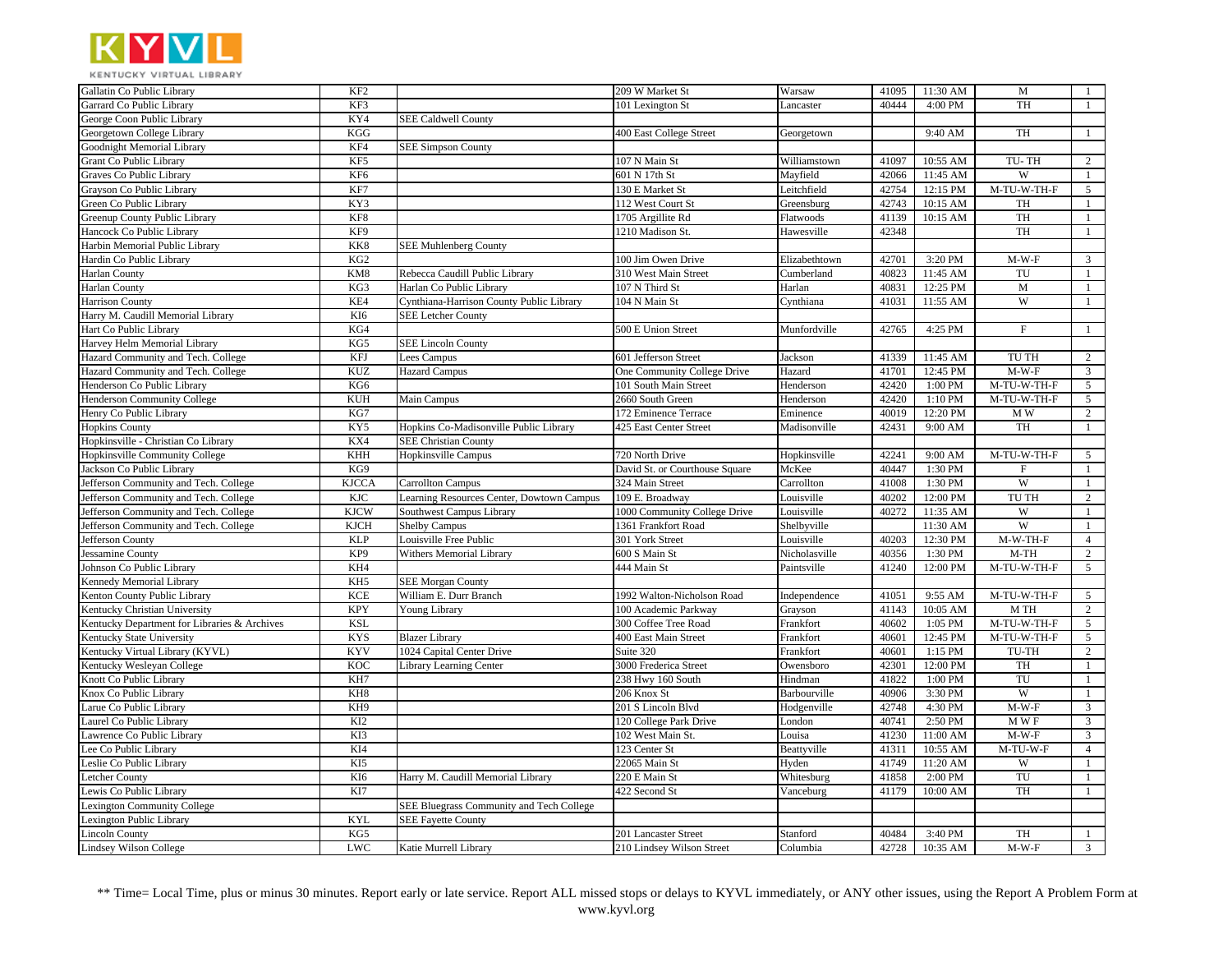

| Livingston Co. Public Library             |                 |                                             | 321 Court Street           | Smithland               | 42081 | 9:55 AM  | TH                        | -1             |
|-------------------------------------------|-----------------|---------------------------------------------|----------------------------|-------------------------|-------|----------|---------------------------|----------------|
| Logan Co Public Library                   | K19             |                                             | 201 W 6th St               | Russellville            | 42276 | 10:00 AM | M-W-TH-F                  | $\overline{4}$ |
| Logan Helm Library                        | KQ3             | <b>SEE Woodford County</b>                  |                            |                         |       |          |                           |                |
| Louisville Free Public Library            | <b>KLP</b>      | <b>SEE Jefferson County</b>                 |                            |                         |       |          |                           |                |
| von Co Public Library                     | KJ2             |                                             | 261 Commerce St            | Eddyville               | 42038 | 9:00 AM  | W                         | $\overline{1}$ |
| Madison Co Public Library                 | KJ3             |                                             | 507 W Main St              | Richmond                | 40475 | 1:45 PM  | $M-W-TH-F$                | $\overline{4}$ |
| Madisonville Community College            | <b>KYM</b>      | Loman C. Trover Library, North Campus       | 2000 College Drive         | Madisonville            | 42431 | 9:05 AM  | M-TU-W-TH-F               | 5              |
| Magoffin Co Public Library                | KJ4             |                                             | 141 Church Street          | Salyersville            | 41465 | 4:30 PM  | $\boldsymbol{\mathrm{F}}$ | $\mathbf{1}$   |
| Mahan-Oldham County Public Library        | KF5             | <b>SEE Oldham County</b>                    |                            |                         |       |          |                           |                |
| Marion Co Public Library                  | KJ6             |                                             | 201 East Main Street       | Lebanon                 | 40033 | 1:30 PM  | W                         | -1             |
| Marshall Co Public Library                | KJ7             |                                             | 1003 Poplar St             | Benton                  | 42025 | 1:55 PM  | TU                        | $\mathbf{1}$   |
| Martin County Public Library              | KJ8             |                                             | Main St                    | Inez                    | 41224 | 11:30 AM | W                         | $\mathbf{1}$   |
| Mary Wood Weldon Memorial Library         | KJ9             | <b>SEE Barren County</b>                    |                            |                         |       |          |                           |                |
| Mason Co Public Library                   | KK <sub>2</sub> |                                             | 218 E Third St             | Maysville               | 41056 | 3:45 PM  | $M-W-F$                   | $\mathfrak{Z}$ |
| Mayo Tech./Prestonsburg Community College | K#Y             | SEE Big Sandy Community and Tech College    |                            |                         |       |          |                           |                |
| Mayo Technical College                    | K#Y             | SEE Big Sandy Community and Tech College    |                            |                         |       |          |                           |                |
| Maysville Community and Tech. College     | <b>KUYF</b>     | Cynthiana Campus                            | 319 Webster Avenue         | Cynthiana               | 41031 | 12:00 PM | W                         | -1             |
| Maysville Community and Tech. College     | <b>KUY</b>      | Maysville Campus                            | 1755 US 68                 | Maysville               | 41056 | 4:00 PM  | $M-W-F$                   | $\overline{3}$ |
| Maysville Community and Tech. College     | K#R             | Morehead Campus                             | 609 Viking Drive           | Morehead                | 40351 | 10:50 AM | W                         | $\mathbf{1}$   |
| McCracken Co Public Library               | KL6             |                                             | 555 Washington Street      | Paducah                 | 42003 | 10:45 AM | M-TU-W-TH-F               | 5              |
| McCreary Co Public Library                | KK3             |                                             | 6 N Main St                | Whitley City            | 42653 | 11:00 AM | M-W-TH-F                  | $\overline{4}$ |
| McLean Co. Public Library                 |                 |                                             | 116 East 2nd Street        | Livermore               | 42352 | 2:30 PM  | M                         | $\mathbf{1}$   |
| Meade Co Public Library                   | KY6             |                                             | 966 Old Ekron Rd           | Brandenburg             | 40108 | 11:15 AM | $M-W$                     | $\overline{c}$ |
| Menifee Co Public Library                 | KK4             |                                             | Route 460 W                | Frenchburg              | 40322 | 12:45 PM | M                         | $\mathbf{1}$   |
| Mercer Co Public Library                  | KK5             |                                             | 109 W Lexington St         | Harrodsburg             | 40330 | 11:40 AM | M-TU-W-TH-F               | 5              |
| Metcalfe Co Public Library                | KK6             |                                             | 200 South Main St          | Edmonton                | 42129 | 9:30 AM  | W                         | -1             |
| Middlesboro-Bell Co Public Library        | KC7             | <b>SEE Bell County</b>                      |                            |                         |       |          |                           |                |
| Monroe County                             | KP4             | William B. Harlan Memorial Library          | 500 W 4th St               | Tompkinsville           | 42167 | 8:40 AM  | W                         | $\mathbf{1}$   |
| Montgomery County                         | KK7             | Mt. Sterling-Montgomery Co Public Library   | 241 W Locust St            | Mt. Sterling            | 40353 | 3:05 PM  | $M-W-F$                   | $\overline{3}$ |
| Morehead State University                 | <b>KMM</b>      | Camden-Carroll Library                      | 100 University Blvd.       | Morehead                | 40351 | 10:55 AM | M-TU-W-TH-F               | 5              |
| Morgan County                             | KH5             | John F. Kennedy Memorial Library            | 408 Prestonsburg St        | <b>West Liberty</b>     | 41472 | 5:00 PM  | $\mathbf{F}$              | $\mathbf{1}$   |
| Mt. Sterling-Montgomery Co Public Library | KK7             | <b>SEE Montgomery County</b>                |                            |                         |       |          |                           |                |
| Muhlenberg County                         | KK8             | Harbin Memorial Public Library              | 117 S Main St              | Greenville              | 42345 | 9:40 AM  | M-W-TH-F                  | $\overline{4}$ |
| Murray State University                   | <b>KMS</b>      | Harry Lee Waterfield Library                |                            | Murray                  | 42071 | 1:00 PM  | M-TU-W-TH-F               | 5              |
| Nelson Co Public Library                  | KK9             |                                             | 90 Court Square            | Bardstown               | 40004 | 3:45 PM  | M-W-TH-F                  | $\overline{4}$ |
| Nicholas Co. Public Library               |                 |                                             | 223 North Broadway         | Carlisle                | 40311 | 5:00 PM  | M                         | $\mathbf{1}$   |
| Northen Kentucky University - Law         | <b>KHC</b>      | S.P. Chase College of Law Library           | Nunn Drive                 | <b>Highland Heights</b> | 41099 | 12:50 PM | TH                        | -1             |
| Northern Kentucky University              | <b>KHN</b>      | W. Frank Steely Library                     | Nunn Drive                 | <b>Highland Heights</b> | 41099 | 12:45 PM | M-TU-W-TH-F               | 5              |
| Ohio Co Public Library                    | KL <sub>2</sub> |                                             | 413 Main St                | Hartford                | 42347 | 10:10 AM | TU-TH                     | $\overline{c}$ |
| Oldham County                             | KN7             | South Oldham Public Library                 | 6720 West Highway 146      | Crestwood               | 40014 | 11:45 AM | $M-W-F$                   | $\mathbf{3}$   |
| Oldham County                             | KJ5             | Mahan-Oldham Co Public Library              | 12505 Harmony Landing Road | Goshen                  | 40026 | 12:00 PM | $M-W-F$                   | $\mathbf{3}$   |
| Oldham County                             | KL3             | Main Library - previously Duerson-Oldham Co | 308 Yeager Street          | LaGrange                | 40031 | 1:25 PM  | $M-W-F$                   | $\overline{3}$ |
| Owen Co Public Library                    | KL <sub>4</sub> |                                             | 118 N Main Steet           | Owenton                 | 40359 | 10:10 AM | $M-W-F$                   | $\overline{3}$ |
| Owensboro Community and Tech. College     | <b>KOW</b>      | Main Campus                                 | 4800 New Hartford Road     | Owensboro               | 42303 | 10:55 AM | M-TU-W-TH-F               | 5              |
| Owsley Co Public Library                  | KL5             |                                             | Action Place # 2           | Booneville              | 41314 | 11:20 AM | $\mathbf F$               | $\mathbf{1}$   |
| Paris - Bourbon Co Public Library         | KL7             | <b>SEE Bourbon County</b>                   |                            |                         |       |          |                           |                |
| Paul Sawyier Public Library               | KL8             | <b>SEE Franklin County</b>                  |                            |                         |       |          |                           |                |
| Pendleton Co Public Library               | KL9             |                                             | 228 Main St                | Falmouth                | 41040 | 12:10 PM | $M-W-F$                   | $\mathfrak{Z}$ |
| Perry Co Public Library                   | KM3             |                                             | 289 Black Gold Blvd.       | Hazard                  | 41701 | 12:55 AM | W                         | $\overline{3}$ |
| Pike Co Public Library                    | KM4             |                                             |                            | Pikeville               | 41501 | 1:00 PM  | W                         | $\mathbf{1}$   |
| Pineville Public Library                  | PV4             | <b>SEE Bell County</b>                      |                            |                         |       |          |                           |                |
| Powell Co Public Library                  | KM <sub>6</sub> |                                             | 725 Breckenridge St        | Stanton                 | 40380 | 9:35 AM  | $M-W-F$                   | $\overline{3}$ |
| Prestonsburg Community College            | <b>KUP</b>      | SEE Big Sandy Community and Tech College    |                            |                         |       |          |                           |                |
| Pulaski Co Public Library                 | KM7             |                                             | 304 S. Main Street         | Somerset                | 42501 | 9:15 AM  | TU-W-TH-F                 | $\overline{4}$ |
| Rebecca Caudill Public Library            | KM8             | <b>SEE Harlan County</b>                    |                            |                         |       |          |                           |                |